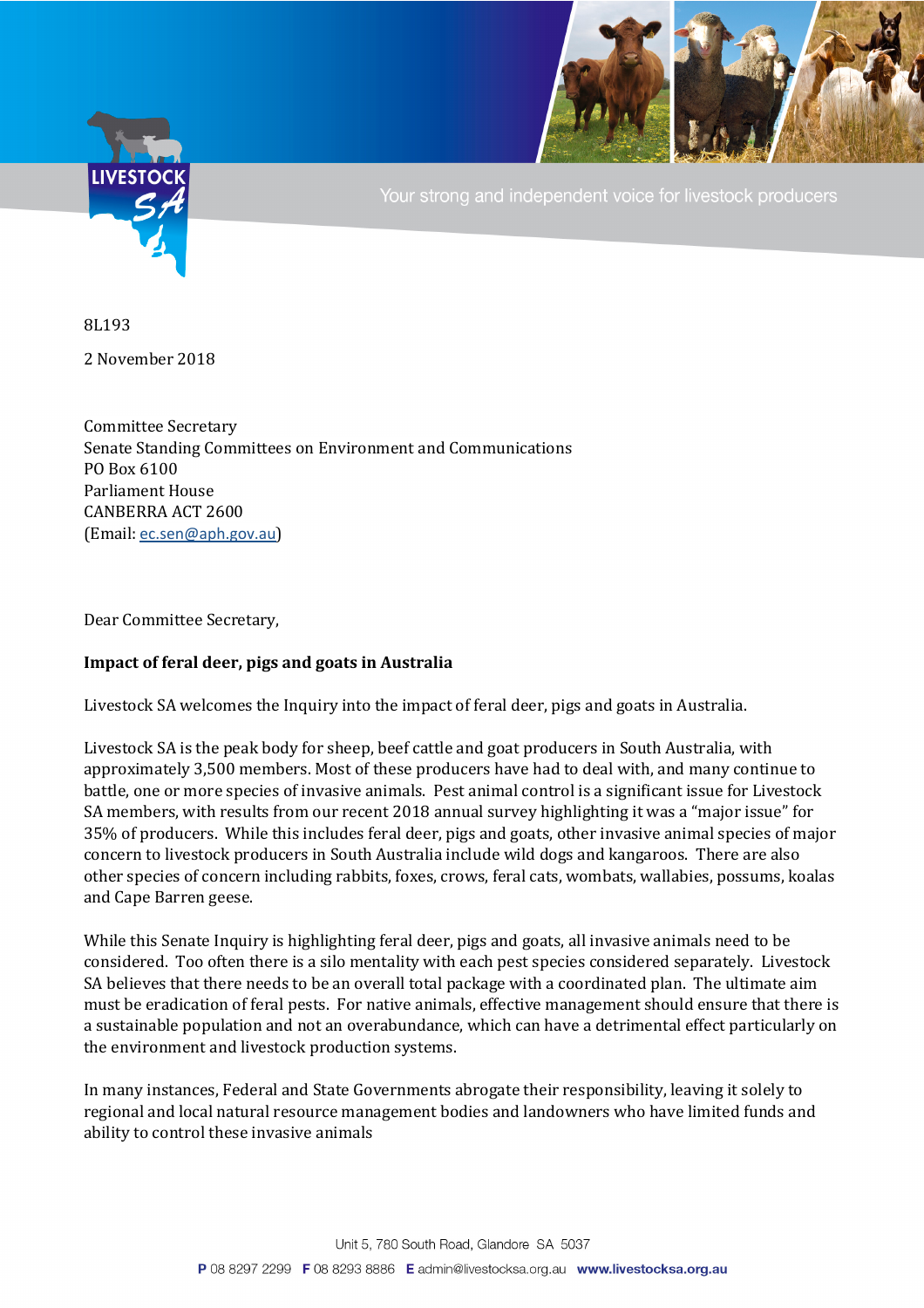A co-ordinated effort remains the key to effective pest animal control across Australia along with appropriate implementation and enforcement regimes underpinned by adequate resourcing. Control measures must equally be implemented on public lands. It is critical that all Governments support state-wide priorities and co-ordination, to bolster the investments made at the regional level.

For many invasive animals, there are well-founded prescribed plans, but these are not enforced and policed with adequate penalties for those not abiding by the strategies in place.

There is an urgent need for extra resources for more research and development work in relation to management of invasive species. Too often this is left to universities with limited funding from nongovernment sources such as from the Foundation for a Rabbit-Free Australia.

Whilst the establishment of the Centre for Invasive Species Solutions is a good first step, it needs more promotion, adequate funding and support if it is to become an effective body.

## **Feral deer**

In South Australia, the current level of control has not been effective at containing the spread or reducing the number of feral deer. Much of the blame must rest on the deer industry and there needs to be more emphasis on the fencing standards required to stop farmed deer from escaping. More policing of standards is also required. Between 1986 and 2016, there has only been one prosecution for the illegal release of deer.

In addition, it is noted with concern that many farmed deer are not tagged. Not only does this mean that these deer cannot be counted as escapees, but it raises serious biosecurity concerns for the livestock industry at a time when more stringent requirements are being understandably imposed. Livestock SA recommends that there be mandatory tagging of farmed deer.

While it is accepted that landholders are responsible for destroying feral deer on their land, this is not always possible when these deer move on and off the property.

In many cases escapees from private landholders can add to or be the cause of wild populations. This often means it becomes a regional problem before anything can be done. However, after an extended period of lobbying Livestock SA is expecting to see greater implementation of control for feral deer within State forestry plantations by the end of the year. We have also continued to call for better compliance on the control and fencing of farmed deer and improved coordination of cull programs.

Federal funding has been used to fund deer culling in the South-East of South Australia, and it is essential that this funding continues to ensure the control efforts to date are not wasted.

Livestock SA welcomes the Centre for Invasive Species Solutions project that has brought together five state and territory governments (including South Australia), three local councils, three universities, and three private environmental groups, to form Australia's largest deer management research collaboration. Worth a combined investment of \$8.7 million, including \$3.2 million of direct funding from the Australian Government Department of Agriculture and Water Resources, the collaboration will work on four innovative projects to develop best practice management feral deer toolkits and to better understand the role of feral deer in the transmission of disease to livestock, including Foot and Mouth Disease.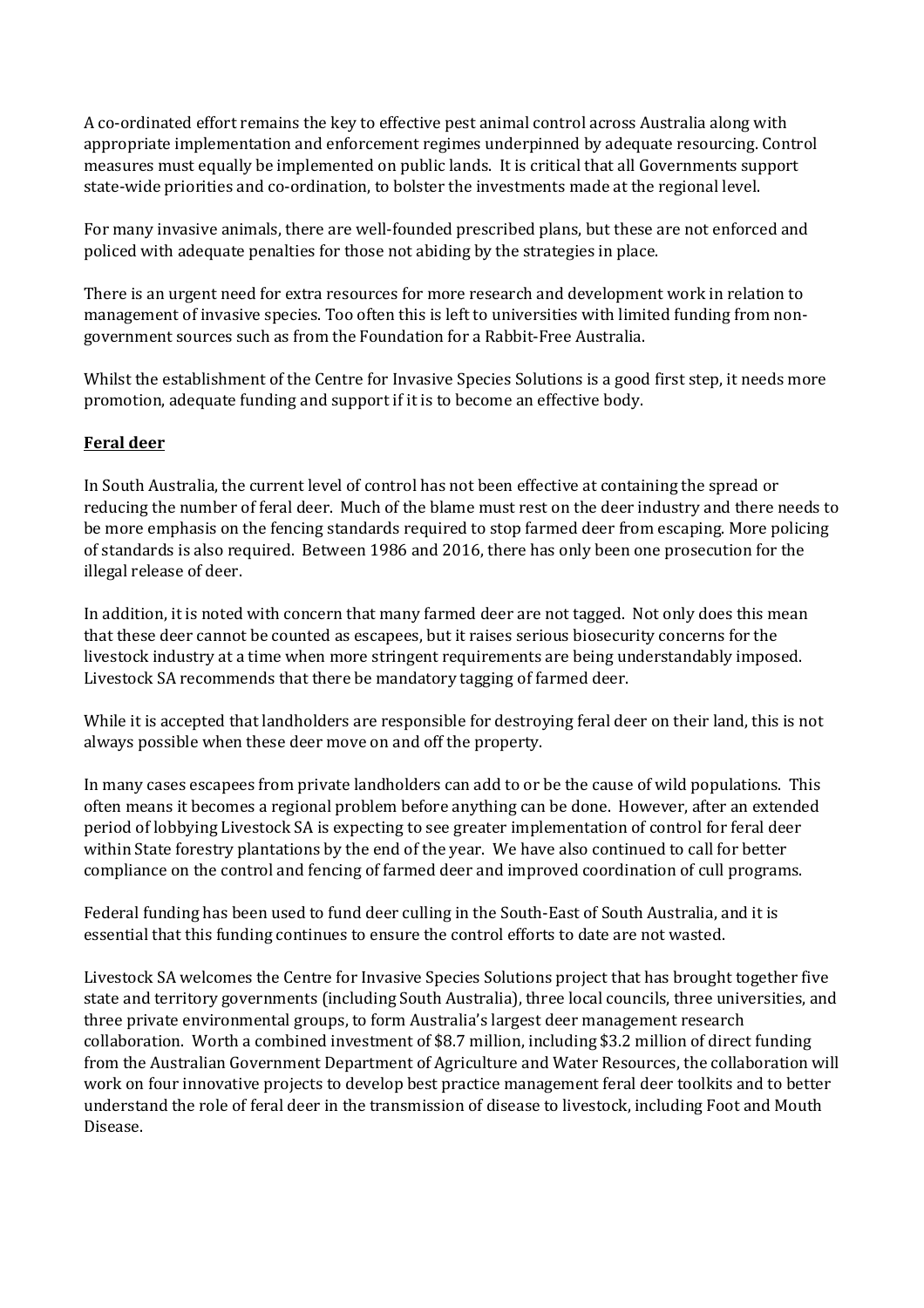## **Feral pigs**

Feral pigs also remain a concern, with their indiscriminate appearance across many regions in South Australia. It is concerning that people who have no understanding of the long-term impact of feral pigs continue to appear to release them for hunting purposes. They are highly destructive animals, which can cause damage to infrastructure, increase grazing pressure and pose disease risks.

Fortunately, wild pigs are not currently a major issue for most parts of South Australia. However, there needs to be a well-funded, coordinated program to ensure that there is not an increase in numbers of feral pigs in this State that would threaten both agriculture and the environment. As one of Livestock SA's Board members, Gillian Fennell, has commented:

*"We cannot afford to underestimate the capacity of feral pigs to destroy the environment, spread disease and ruin infrastructure. Having had first-hand experience of this foul creature in North West and Far North Queensland, they are very aggressive and will take lambs, ruin crops and water points and pose a genuine threat to pets and human safety. They will aid in the spread of parasites, weeds and disease and cannot be allowed to expand their range in South Australia. Any and all methods must be employed in their control and it must be a priority of any NRM group, government, landholders, farmers and environmental agencies to assist wherever possible."*

It is concerning that there have been no prosecutions for release of pigs in South Australia since 1986. There are anecdotal reports about the release of pigs in some parts of the State, such as near the quarantine station on the Barrier Highway at Oodla Wirra. Although the sighting and destroying of these pigs is sporadic in this region, another feral pig was recently shot between Wilmington and Quorn, demonstrating a potentially emerging problem.

Kangaroo Island is the largest island in the world to have successfully eradicated feral goats and the only island to have eradicated feral deer. The Kangaroo Island local NRM Board has revitalised the drive to eradicate feral cats is now working towards the long-term goal of containing feral pigs.

One area of concern in South Australia is the Lake Eyre Basin. Following consultation with land managers along the Diamantina Warburton and Cooper Creek systems, indications are that feral pig numbers are reasonably low in this region. However, over a number of wet seasons, feral pigs can be triggered to reproduce very quickly, undermining previous control programs. Given the current low numbers of feral pigs in South Australia, landholders are attempting to keep feral pig numbers from escalating to a point that causes wide spread damage, as has occurred in other parts of Australia.

## **Feral goats**

In South Australia, feral goat control remains an ongoing concern for pastoral producers. The strategic review and consideration of this resource remains ongoing.

Livestock SA understands that there is currently a review of the State's feral goat management policy, and feedback was sought earlier this year from pastoralists on the viability of temporary district goat depots as a potential management tool. The establishment of such depots was first raised during a SA Arid Lands NRM and Livestock SA forum held in Port Augusta in December 2016. Almost two years later nothing has happened apart from this one survey.